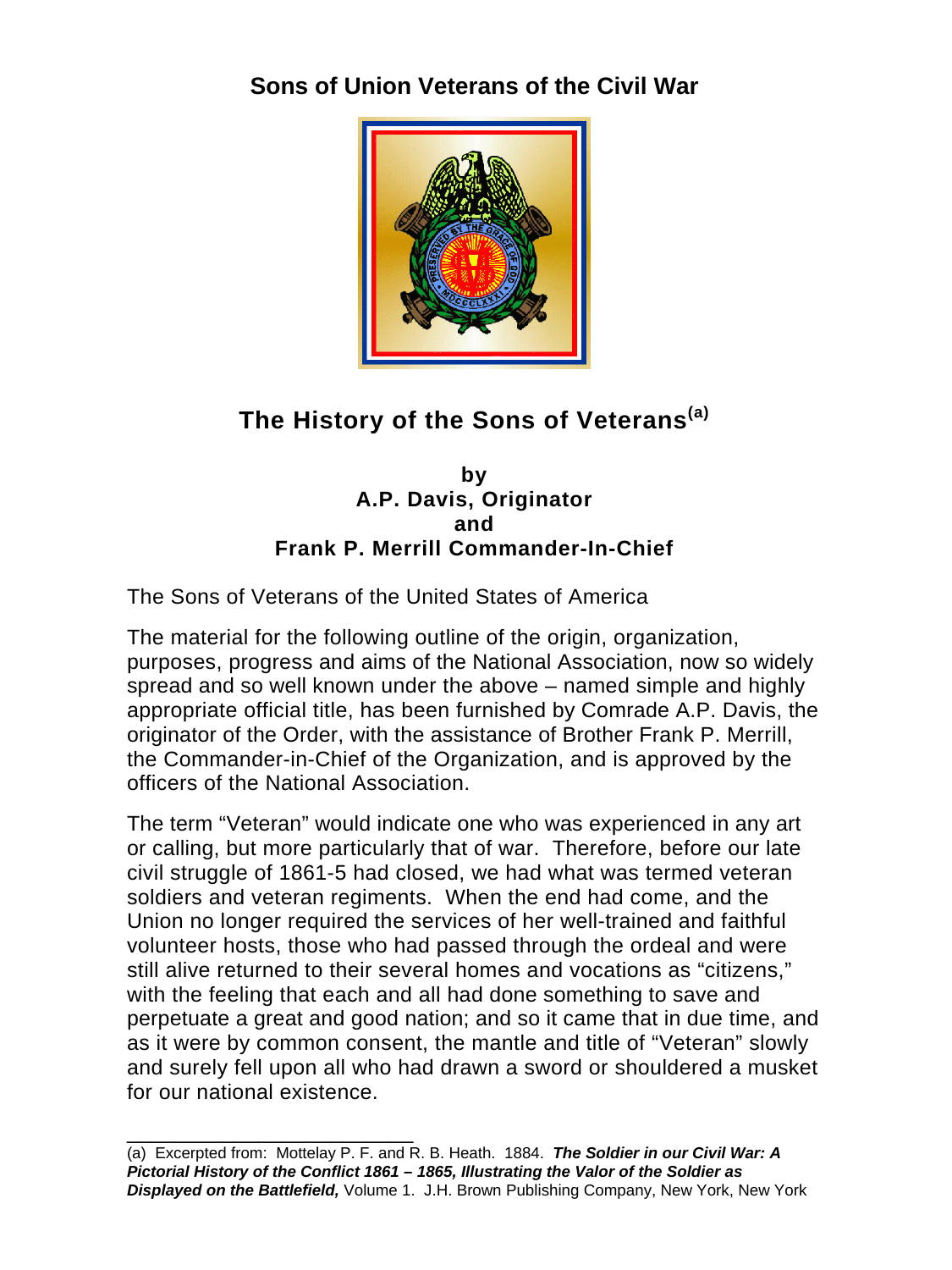The "Military Order of the Loyal Legion," the "Grand Army of the Republic," and all of the various army societies which grew out of the late war, had their conception in that feeling of fraternity which ever takes root and springs up among large bodies of men who are, from circumstances one in vocation, especially if the same be hazardous in its nature.

In the foundation and organization of the Loyal Legion, it was deemed best to look to the future as well as the present, and therefore a perpetual feature was engrafted into its organic laws, making proper provision for the transmission of membership from father to son, the rules governing the line of succession being in substance the same or akin to those of the "Society of the Cincinnati," formed at the close of the war for our national independence, with General Washington as its first Commander-in-chief.

In the foundation and organization of the Grand Army of the Republic, no provisions were made looking to a continuation of the Association beyond the termination of the lease of life held by its several members. As it is not at this late day at all probable that any change in the foregoing direction will be deemed expedient, the results will be that, through the wearing effects of time, the membership of the Association will weaken and pass away, and that, when the eyes of the last Comrade are closed in the long sleep of death, the Grand Army of the Republic, with all of its glorious recollections and associations, will have passed away for ever. And still, and though gone never to return, the day is far distant when its influence for the common good will not be felt and appreciated by future generations. The feeling that an omission had been made, and that a deficiency existed in the make-up of the Grand Army of the Republic as regarding the future, has for years existed in the minds of many of its more earnest and faithful workers, and during this time, from various legitimate causes and reasons, no happy or satisfactory solution of the question could be reached.

The idea of a permanent and perpetual organization, composed solely of the sons of deceased or honorably discharged soldiers, sailors, and marines, who served in the Union Army or Navy during our late Civil War, and descending in due time to their eldest male lineal descendants, had its origin in the mind of Comrade A.P. Davis, a member of the Grand Army of the Republic residing in the City of Pittsburg, Pa., and through his agency and exertions the movement was developed and brought to an assured success. After agitating the subject for a number of years, in one form or another, Comrade Davis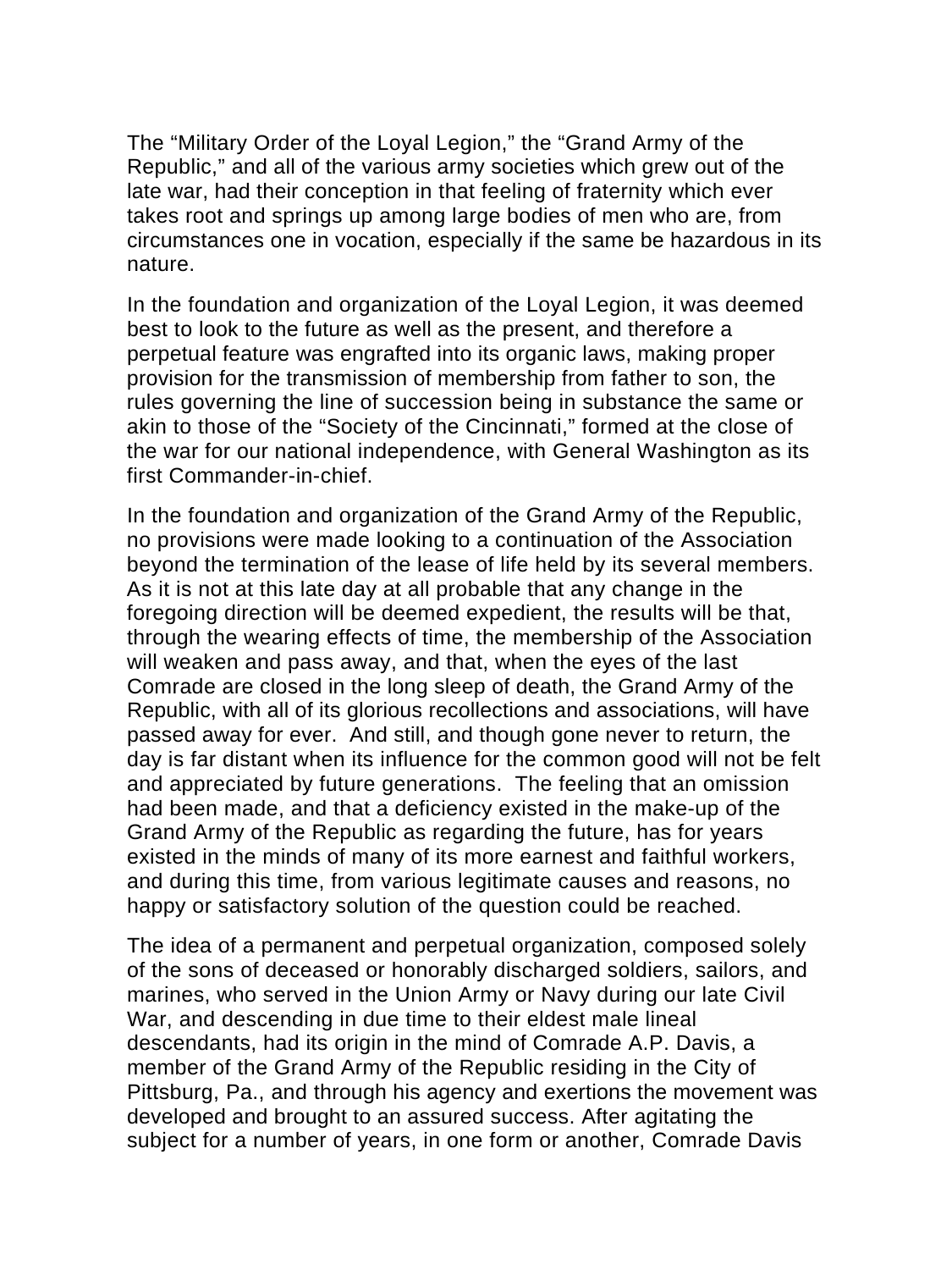became fully convinced that the only right and practical course to take was for the sons of veterans to start and organize as a wholly separate and distinct Order, and then by their merits win their way to popular favor. To this end, during the month of November 1881, Davis Camp No. 1 of the Sons of Veterans of Pennsylvania was organized in the City of Pittsburg, and from this humble commencement of the Organization started out on its national mission of *"Friendship, Charity, and Loyalty."* 

The original elected officers of Camp No. 1 were H.T. Rowley, captain; John H. Seiferth, first lieutenant; and Walter E. Morris, second lieutenant. Shortly after other Camps were organized in the vicinity of Pittsburg, and during the succeeding month of December a charter was obtained for the Commonwealth of Pennsylvania, which was not only good for and covered the whole State, but und United States statute law was valid in any State of the Union.

During the early part of the year 1882, sufficient progress had been made in Pittsburg and vicinity to form a Division Organization, with H.T. Rowley, the senior officer of the Order, as its Commander; Henry W. Orth, Commander of Lieutenant James M. Lysle Camp No. 2, located in Alleghany City, as the second in command; and John A. Woods, Commander of Garfield Camp No. 3, located in McKeesport, Alleghany County, as the third in command.

While the foregoing progress was being made in and about the city of its birth, arrangements were being made by Comrade Davis, and the Order was being spread both East and West. It soon made its way into the adjoining States, and in due time permanent establishments were secured in the same, and they were duly organized as separate Divisions of the Order. These labors were continued for some months, and during the period Comrade Davis discovered that, owing to the magnitude of the work, and through long-standing disabilities, he was incapacitated for vigorously carrying on the same without more substantial support, coupled with experience; and to secure the desired aid, he divided the country into five Grand divisions, and solicited the co-operation and assistance of prominent members of the Grand Army of the Republic.

The results were all that could be desired. Comrade Paul Vandervoort, Commander-in-chief of the Grand Army of the Republic, developed a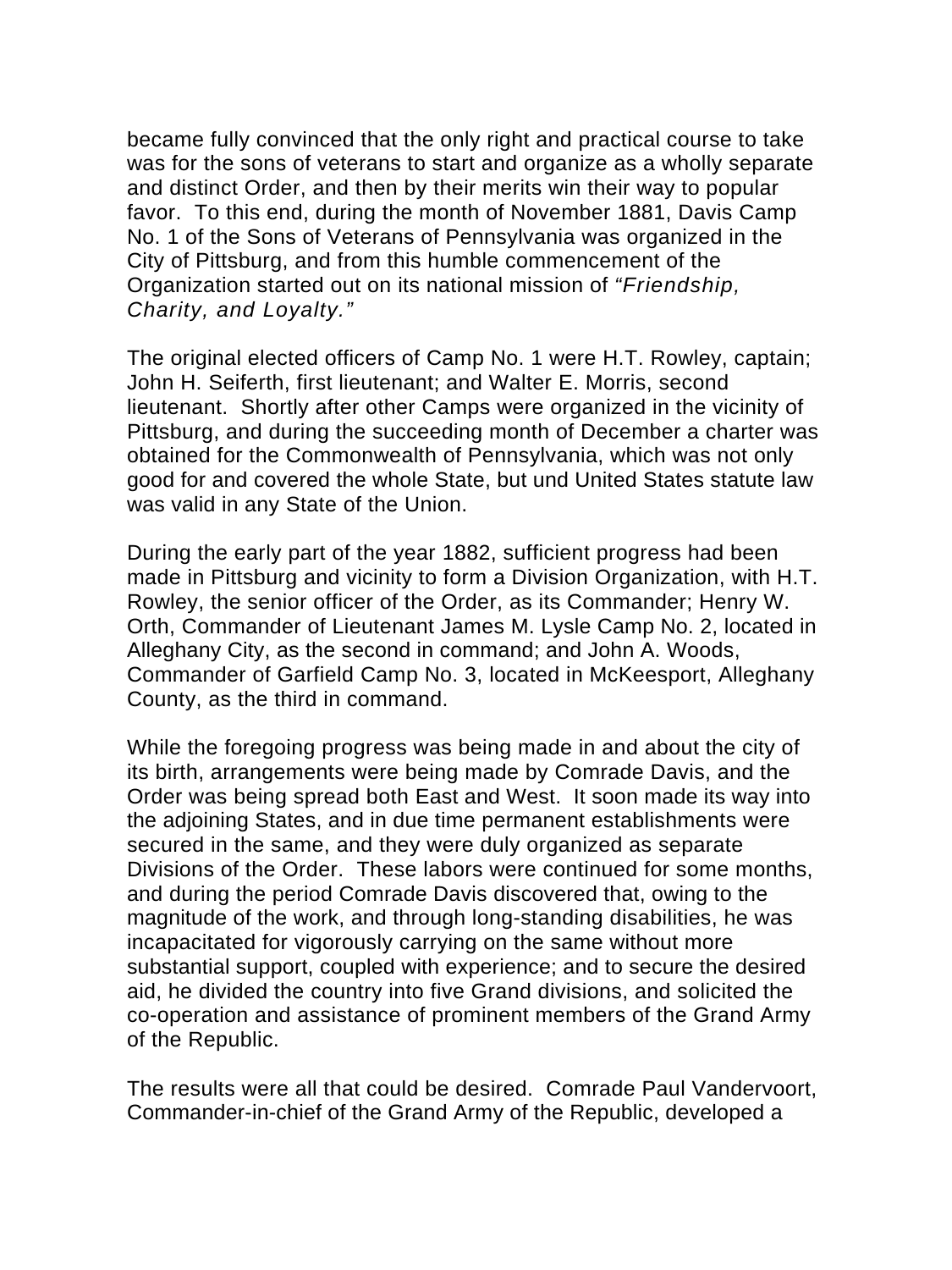kindly interest, and gave the movement encouragement.

Comrade William E.W. Ross, of Baltimore, Md., the Senior Vice Commander-in-chief, was induced to take charge of and, as their Commander, organize the Second and Fifth Grand Divisions; and Comrade Isaac S. Bangs, of Waterville, Me., Junior Vice Commanderin-chief, consented to perform a like service in the First Grand division. Comrade William J. Maskell, of Chicago, Ill., prominently known throughout the Northwest as an active and earnest worker in the ranks of the Grand Army of the Republic, offered to assume command, and organize the Third Grand Division.

The Fourth Grand division was placed in the charge of Comrade A.V. Bohn, of Leadville, Col., equally well known in Grand Army of the Republic circles in his State and section of the country.

Comrades Ross and Bangs were particularly fortunate in their exertions to establish the Order in their respective localities; and the time and means which all of these gentlemen so freely gave, and the success and substantial results they secured, entitle them to the lasting respect and gratitude of each and every Son of a Veteran.

In the meantime, and prior to the consummation of the foregoing, it was decided that the Order was far enough advanced to have a nominal head and to organize on a national basis. To this end, in July, 1882, H.T. Rowley, as the Senior Camp and division Commander, was duly declared Provisional Commander-in-chief, and the first regular national meeting was called the same day, to be held in the City of Pittsburg, Pa., on the 18<sup>th</sup> day of the succeeding October.

At this meeting, at which thirteen States were duly represented, a permanent national organization was effected. The various organic laws, ritual, insignia, etc., of the Order, as prepared by Comrade Davis, were unanimously approved and adopted, and the following executive officers elected in due form:

*Commander-in-chief,* H.T. Rowley, Pittsburg, Pa. *Lieutenant Commander-in-chief,* Charles M. Durfee, Decatur, Ill. *Vice-Lieutenant-Commander-in-chief,* Wheeler C. Wikoff, Columbus, O.

The meeting having adjourned, the work organization and extension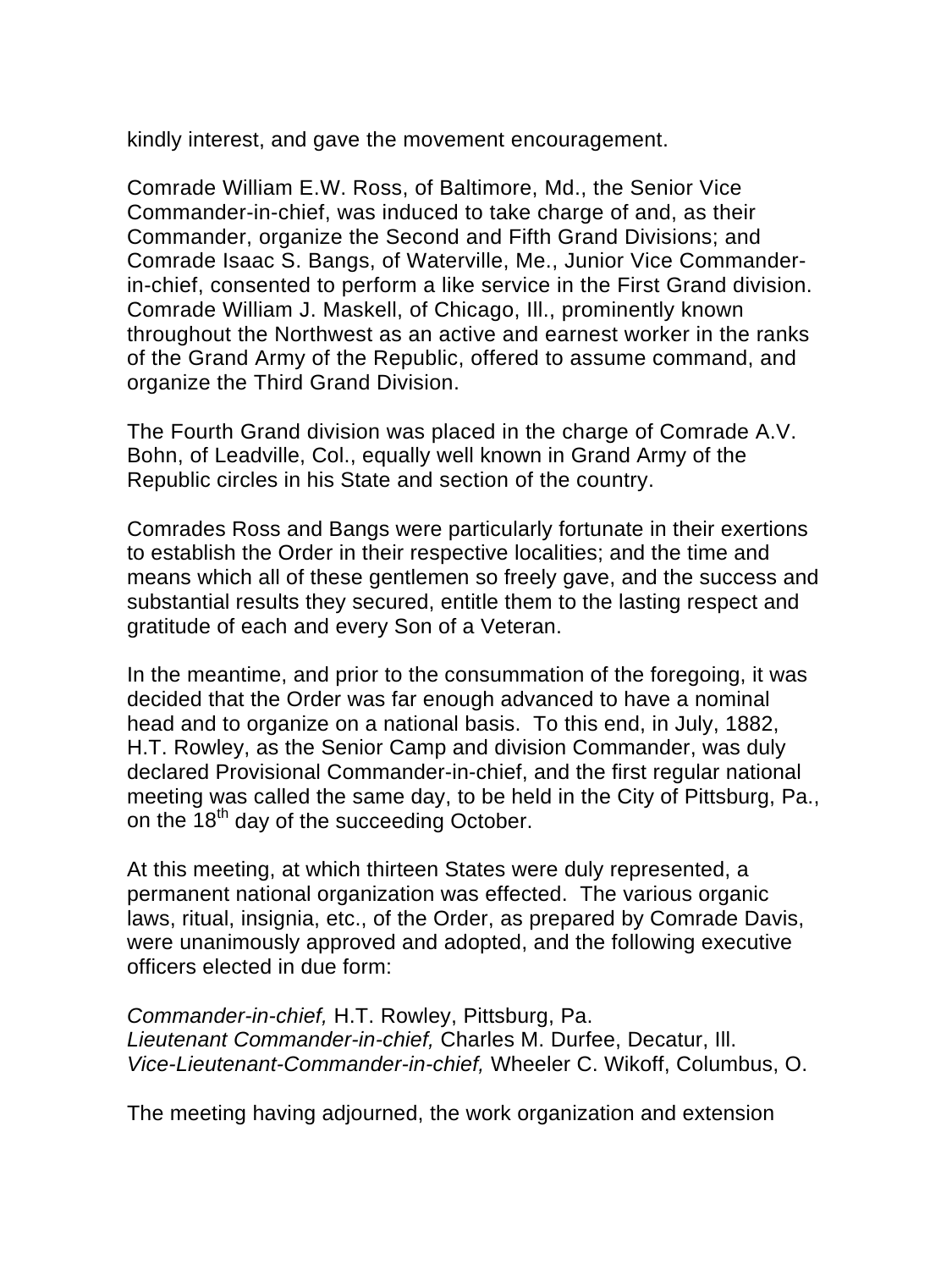under the guidance of the Grand Army of the Republic Comrades named, assisted by many other equally earnest and energetic, was vigorously pushed forward. During the balance of the year 1882, and for the next six months of 1883, rapid progress was made in all directions, and the Order gained a substantial foothold in many new localities.

On the 25<sup>th</sup> day of July, 1883, the National Encampment of the Grand Army of the Republic met in the City of Denver, Col. At this meeting comrade Vandervoort, Commander-in-chief, officially brought the question of the sons of veterans before the Encampment, and, as a result, the Order was, under its legitimate and legal title of the "Sons of Veterans of the United states of America," and, without a single dissenting voice, unanimously recognized as one *"entitled to the confidence and support of all Comrades of the Grand Army of the Republic."* 

On the 6th day of the succeeding August, the second annual meeting of the national body of the Sons of Veterans was held in the City of Columbus, Ohio. At this meeting, twenty-one different State or Division organizations were duly represented, *viz.:* Maine, New Hampshire, Vermont, Massachusetts, New York, New Jersey, Delaware, Eastern Pennsylvania, Western Pennsylvania, Ohio, Maryland, Illinois, Indiana, Michigan, Wisconsin, Minnesota, Iowa, Missouri, Kansas, Nebraska, and Colorado.

The proceedings of the meeting were marked by unusual harmony and concert of action on the part of all present.

For various reasons, the delegates present did not deem it wise or expedient at that time to consider or entertain any measures looking to a revision or change in any portion of the organic laws or ritual of the Order, and, in consequence of this feeling, the time of the meeting was in substance devoted to the winding up of the affairs of the retiring administration, necessary legislation for the support or the Order for the coming official year, and the election of new officers.

The following is a full list of the same: *Commander-in-chief,* Frank P. Merrill, Auburn, Me. *Lieutenant-commander-in-chief,* Augustus Saltzman, St. Joseph, Mo. *Vice Lieutenant -commander-in-chief,* Charles C. Morton, Philadelphia, Pa.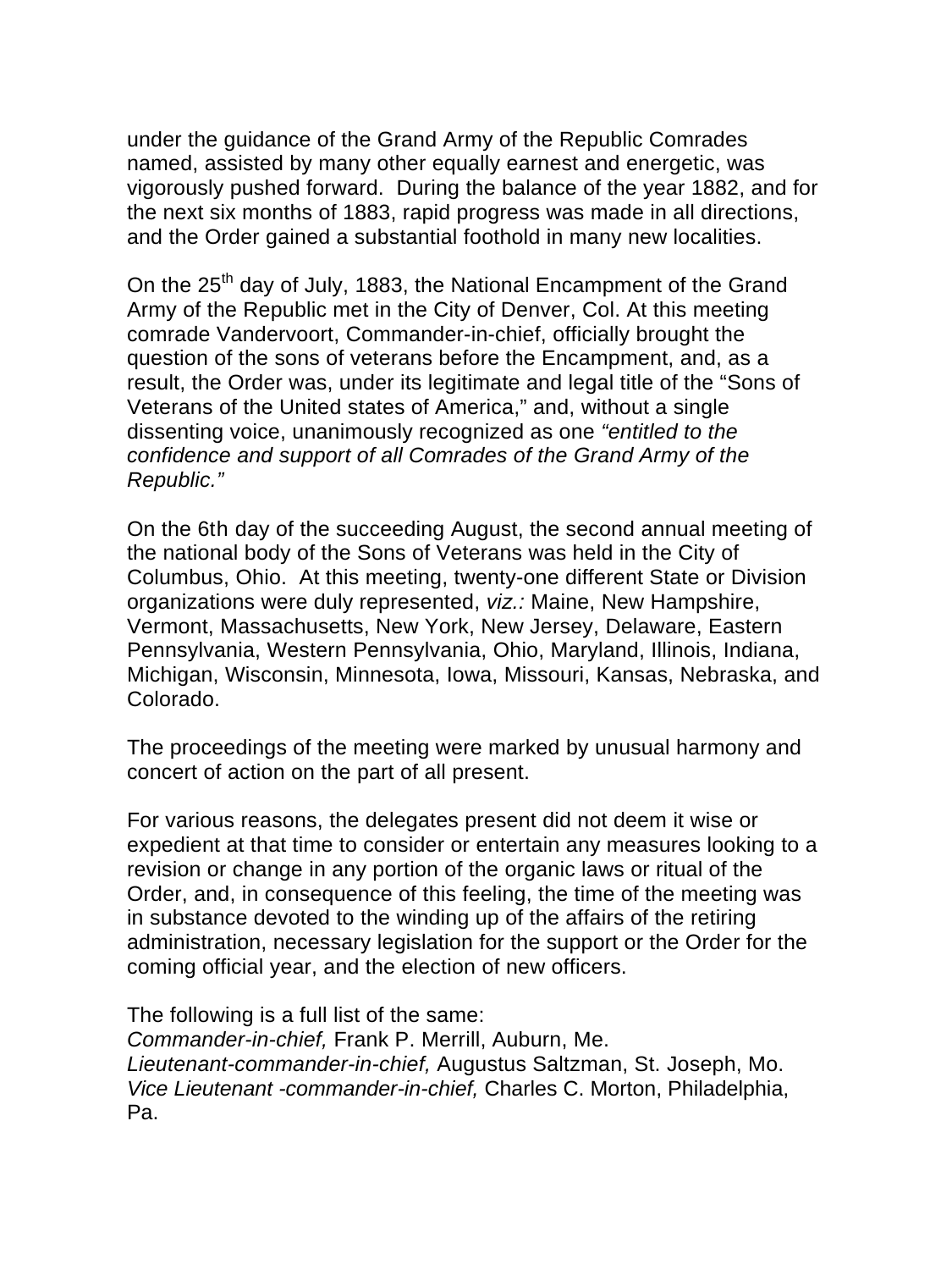*Chief-of –staff,* Horace L. Wright, Auburn, Me.

*Council-in-Chief.* Edward J. Thornton, Philadelphia, Pa. Herbert A. Gross, Auburn, Me. Frank H. Challis, Manchester, N.H. Joseph B. McCabe, East Boston, Mass. John A. Wood, McKeesport, Pa. Edgar R. Vincent, Columbus, Oh. George M. Allen, Terre Haute, Ind. G.A. Windmuller, St. Louis, Mo. B.F. Risk, Danville, Ill. F.E. Brown, Denver, Col. Fred H. Storah, Auburn, Me. Well Valentine, Bennington, Vt. S. Ellis Ripley, Livermore Falls, Me. A.S. Libby, Portland, Me. H.F. Baker, Trenton, N.J.

After the installation of the above-named officers, the Commander-inchief announced the names of the following Brothers as members of his official staff: *Adjutant-general,* Fred L. Edgecomb, Auburn, Me. *Quartermaster-general,* John C. Blake, Auburn, Me. *Judge Advocategeneral,* Edmond M. Amies, Altoona, Pa. *Inspector-general,* E.H. Gilkey, Columbus, O. *Chief Mustering Oficer,* John J. Miller, Trenton, N.J. *Chaplain-in-chief, W.R. Byers, Columbus, O. Surgeon-general,* Edwin R. Bennett, Chicago, Ill. *Chief Ordnance Officer,* Harvey M. Burrell, Leadville, Col.

The business of the meeting being completed, it adjourned on the evening of August  $7<sup>th</sup>$ , to meet on the call of the Commander-in-chief in the City of Philadelphia, Pa., during the month of August 1884.

In the foregoing, we have in brief outlined the origin of the Order-its history and progress during the first two years of its existence. From an humble start of a single Camp of less than a dozen members, we have seen it grow and spread out to Division or State organizations, and then to Grand Division and National Proportions. Its progress has in all directions been steady and sure, and in all cases its extension and growth has been marked by those features which indicate permanency and lasting success.

In the short space of time named, a firm establishment has been secured in twenty-five (25) States and Territories of the Union, having an active and growing membership of over seventeen thousand: and, in short, the Order has been so kindly received, and is now so well seated and firmly welded to the interests of the old soldier element, that it cannot, under its carefully arranged, full, and complete system, possibly weaken or hesitate in its onward march.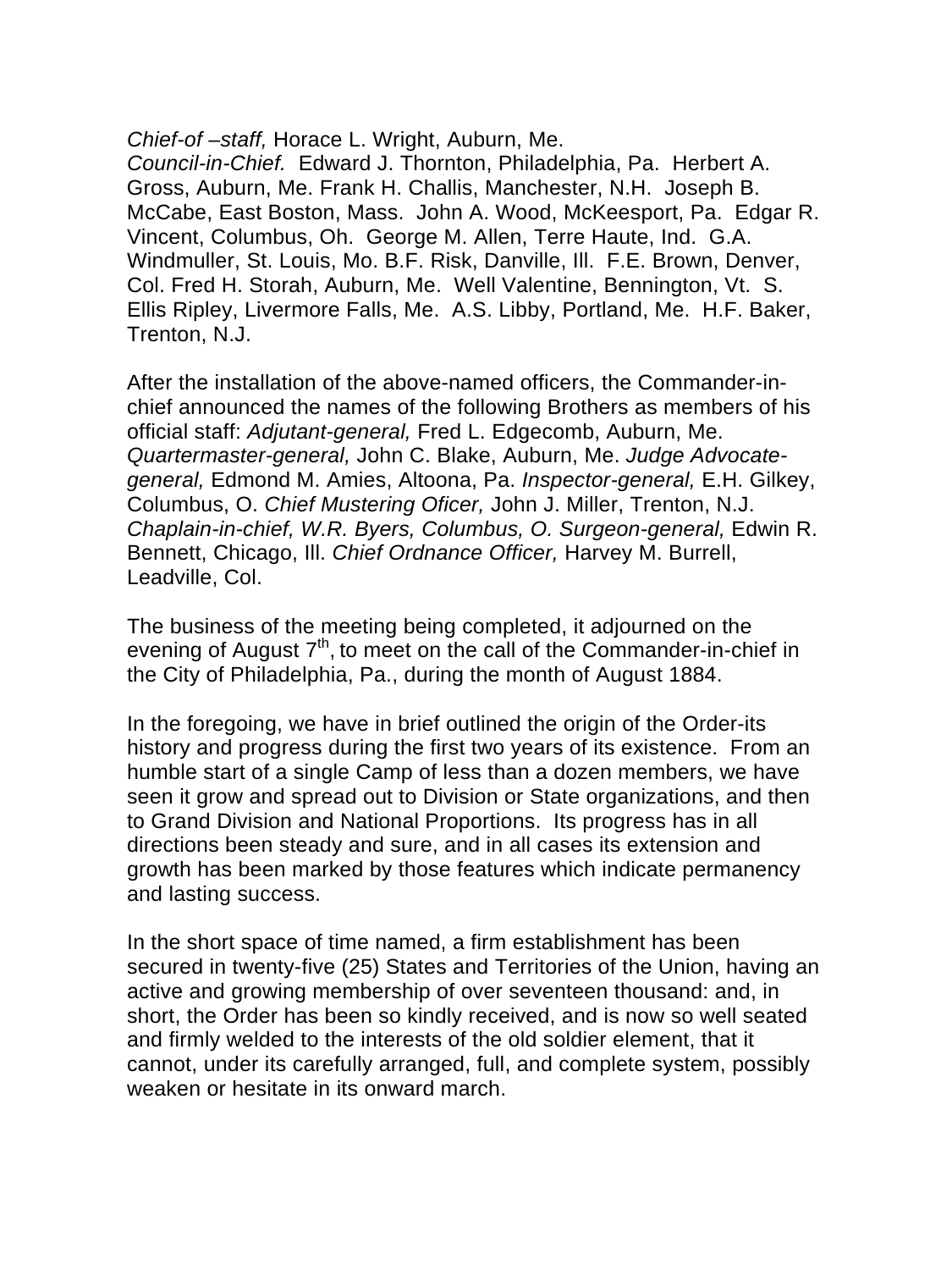The Grand Army of the Republic was conceived amid the storms and clouds, the trials and dangers, of four long and weary years of civil strife. Born at the close of the contest, it is now in the full noontide hour of its power and glory.

As time has passed on, and from year to year its members, from North to South and from ocean to ocean, have, on the 30th day of May, gathered together and wended their way to the several places where their dead comrades are laid at rest, and have bedecked their graves with the brightest and sweetest flowers of Spring, the question has often been asked, Who will observe these beautiful ceremonies when we have passed beyond? Again, many a thinking Comrade has studied long and deeply as to how his children and descendants could be best and permanently made to fully understand and properly sustain the principles he fought for, and sacrificed so much to maintain. The desire to instruct those who are to follow him, and the people as a whole, so that, as citizens, they may act considerately and well, and at all times consult the common welfare and good, has been strong in his heart, and many an earnest prayer has gone forth, asking for some conclusion that would meet the present requirements and provide for the future.

In the advent of the Sons of Veterans of the United States of America, it is believed that the hope and wish of so many Comrades of the Grand Army of the Republic has been amply answered.

Having proceeded thus far, we will, by request, now present a few of the more important and peculiar features of the Organization, as the same appear in its organic laws and other written work, commencing with the articles on title, principles and objects:

#### *Title.*

This Association shall be known as the *Sons of Veterans of the United States of America.* 

#### *Principles.*

Section 1. A firm belief and trust in Almighty God, and a realization that under His beneficent guidance the free institutions of our landconsecrated by the services and blood of our Fathers-have been preserved, and the integrity and life of the nation maintained.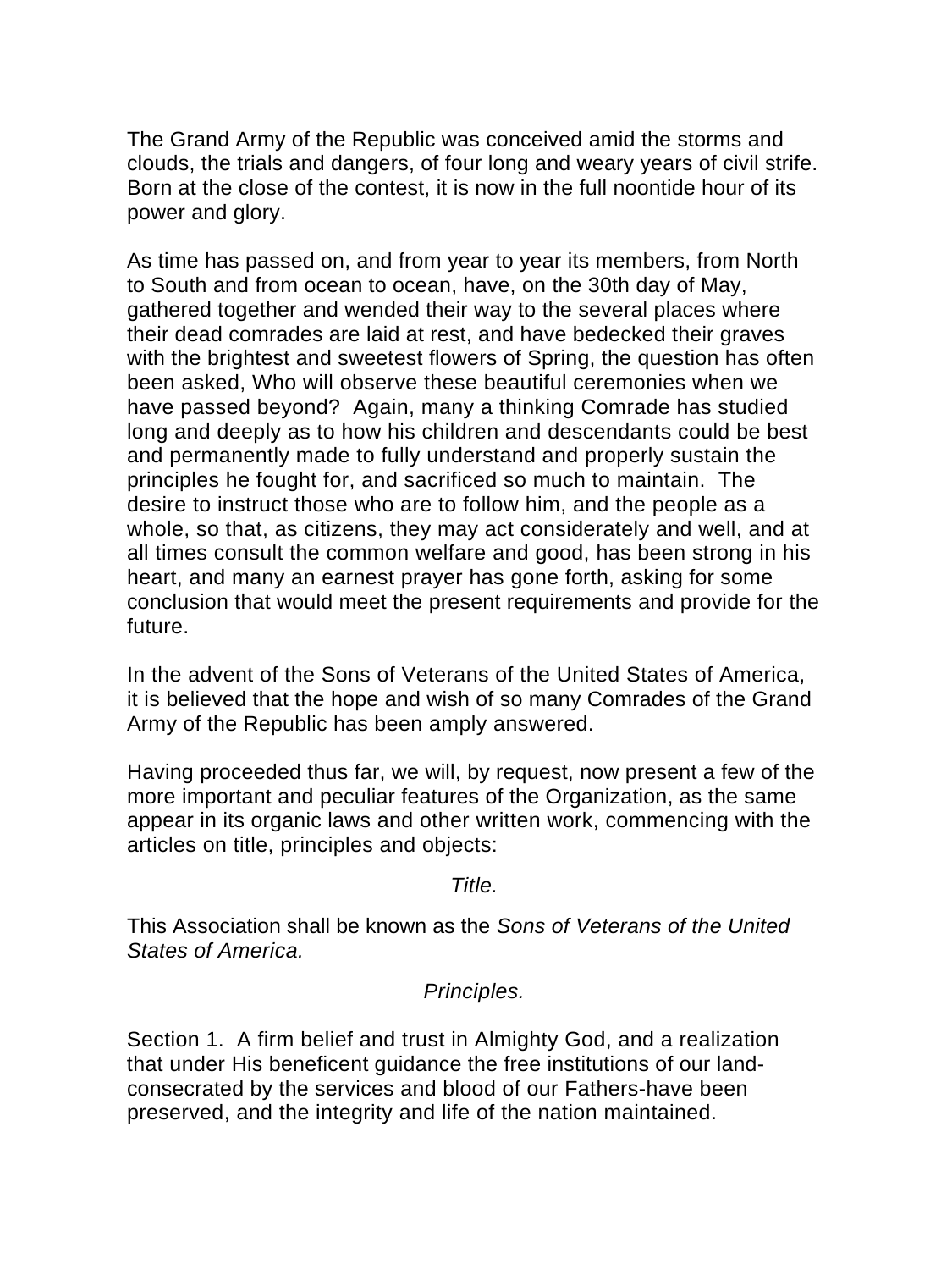Section 2. True allegiance to the Government of the United States of America, based upon a respect for and devotion and fidelity to its Constitution and Laws, manifested by the discountenancing of anything that may tend to weaken Loyalty, incite to Insurrection, Treason or Rebellion, or in any manner impair the efficiency and permanency of our National Union.

*Objects.* 

Section 1. To keep green the memories of our Fathers, and their sacrifices for the maintenance of the Union.

Section 2. To aid the members of the Grand Army of the Republic in the caring for their helpless and disabled Veterans; to extend aid and protection to their widows and orphans; to perpetuate the memory and history of their heroic dead, and the proper observance of Memorial Day.

Section 3. To aid and assist worthy and needy members of our Order.

Section 4. To inculcate patriotism and love of country, not only among our membership, but among all the people of our land, and to spread and sustain the doctrine of equal rights, universal liberty, and justice to all.

#### *Membership.*

First Class.-The sons, not less than eighteen years of age, of deceased or honorably discharged soldiers, sailors, or marines, who served in the Union Army or Navy during the Civil War of 1861-5, shall be eligible to membership in the First Class; also, upon attaining the prescribed age, the eldest lineal male descendants of deceased members of the First Class, and if there are no descendants, male or female, then the male heirs of such deceased members in the collateral branches of their families in the order of genealogical succession according to the rules of descent.

Second Class.-The eldest sons of living members of the First Class, not less than eighteen years of age, shall be eligible to membership in the Second Class, and upon the death of a member of the First Class, through whom eligibility is derived, a member of the Second Class shall become a member of the First Class.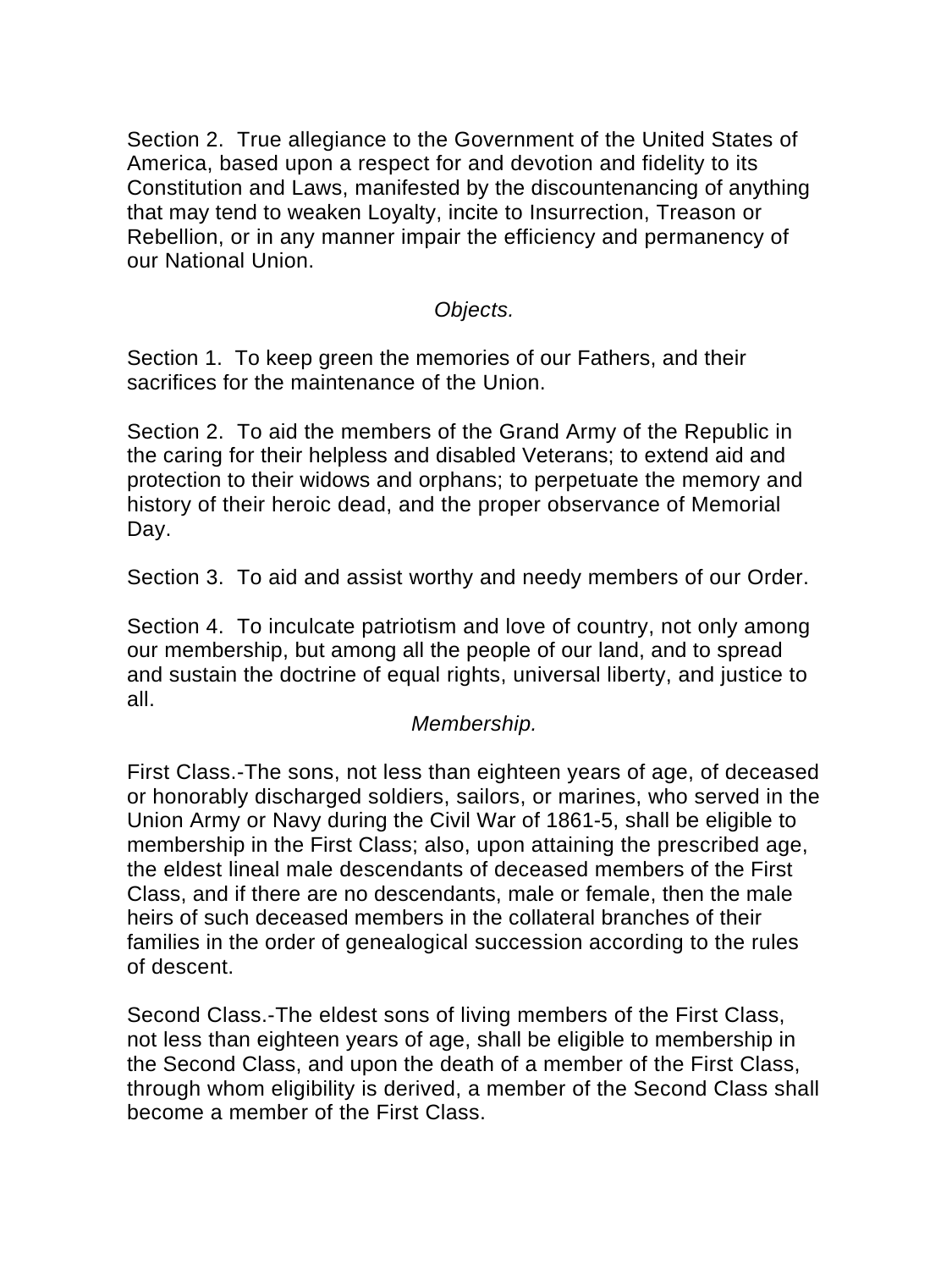Third Class.-The eldest sons of living members of the Second Class, not less than eighteen years of age, shall be eligible to membership in the Third Class, and upon the death or advancement to the First Class, of a member of the Second Class, through whom eligibility is derived, a member of the Third Class shall become a member of the Second Class.

*Organization.* 

The several Constituted Bodies of the Association shall be as follows:

First-Of subordinate organizations, known as Camps; each Camp to have an appropriate name and number, providing, however, that no two Camps in the same Division shall be allowed to use the same name and number.

Second-Of State organizations, known as Divisions; providing, however, that the State of Pennsylvania shall be divided into Eastern and Western Divisions, in accordance with an agreement concluded between representatives of each Division; and that all that portion of the State east of the Huntington, and Fulton, shall comprise the Eastern Division; and all that part of the State west of the western boundaries of Tioga, Lycoming, union, Mifflin, Juniata, and Franklin, shall comprise the Western Division; and that the established boundarylines shall not hereafter be altered or changed except at the request of the two Divisions, made in due form to the Commandery-in-chief.

Third-Of five Grand Divisions as the same are hereinafter defined and bounded. Fourth-Of the Commandery-in-chief.

Grand Divisions-Construction.-The different Grand Divisions shall be made up and continued as follows; The first will be composed of Maine, New Hampshire, Vermont, Massachusetts, Rhode Island and Connecticut. The second, of New York, New Jersey, Delaware, Pennsylvania, Ohio, West Virginia, Maryland, District of Columbia, and Virginia. The third, of Illinois, Indiana, Michigan, Wisconsin, Minnesota, Iowa, Kentucky, Missouri, Kansas, Nebraska and Montana, Wyoming, Nevada, Utah, Idaho, Colorado, Arizona and New Mexico. The fifth, of North Carolina, South Carolina, Tennessee, Georgia, Florida, Alabama, Mississippi, Louisiana, Arkansas, Indian Territory and Texas.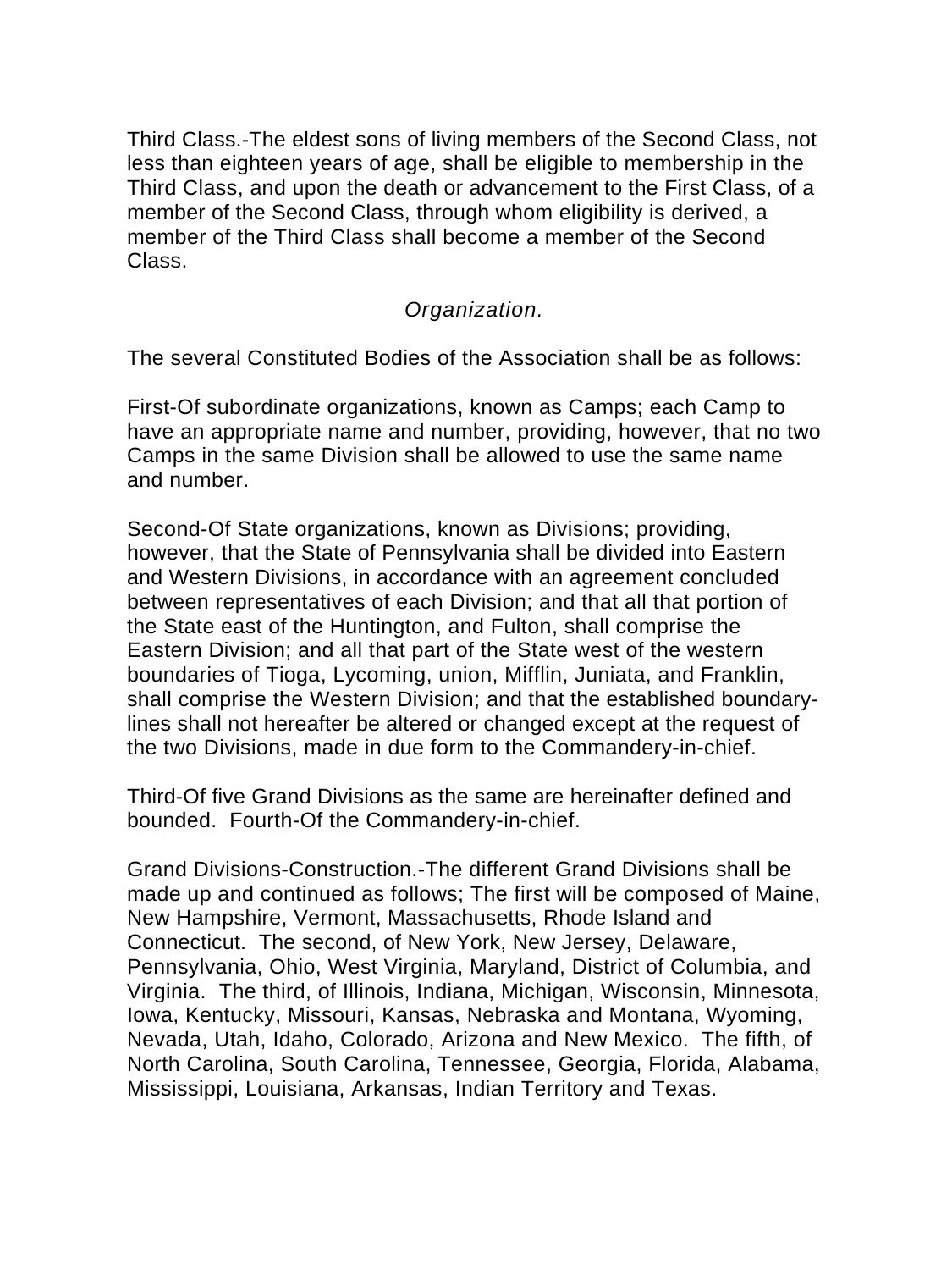Commandery-in-chief-Powers and Authority.-The Commandery-in-chief shall be the supreme source of power for the Sons of Veterans, and under its complete and concentrated authority shall make all needful rules and regulations to insure a uniform system in all things, and the permanency and continued success of the Order throughout the whole country. To this end, no form of government, either general or local, shall be considered as legally established until the same has been submitted to and duly approved by the Commandery, at a stated yearly meeting of the same. The Commandery shall, through its proper officers, from time to time publish all necessary orders, and give all detailed instructions necessary to maintain uniformity, and for the information and guidance of all concerned, and shall make it its especial duty to see that in all the different branches of the Order the same are faithfully and fully complied with.

# *Religion and politics.*

The Order being strictly non-sectarian and non-political, the introduction or discussion of sectarian or political topics is strictly prohibited, under penalty of a fine, suspension, or expulsion for the Order.

It shall be the special duty of the Commandery-in-chief to see that the Order fully maintains for all coming time, and in all respects, its claims of being a strictly non-sectarian and non-political association.

# *Applications for Office.*

No officer or past officer of the Order shall, under any circumstances, affix his official signature to any recommendation or application for a political position or of a political character.

# *Relief Funds.*

A Relief Fund for the assistance of needy soldiers, sailors and marines, and the widows and orphans of deceased soldiers, sailors and marines, shall be established by each Camp, and any donations to this fund shall be held sacred for such purposes.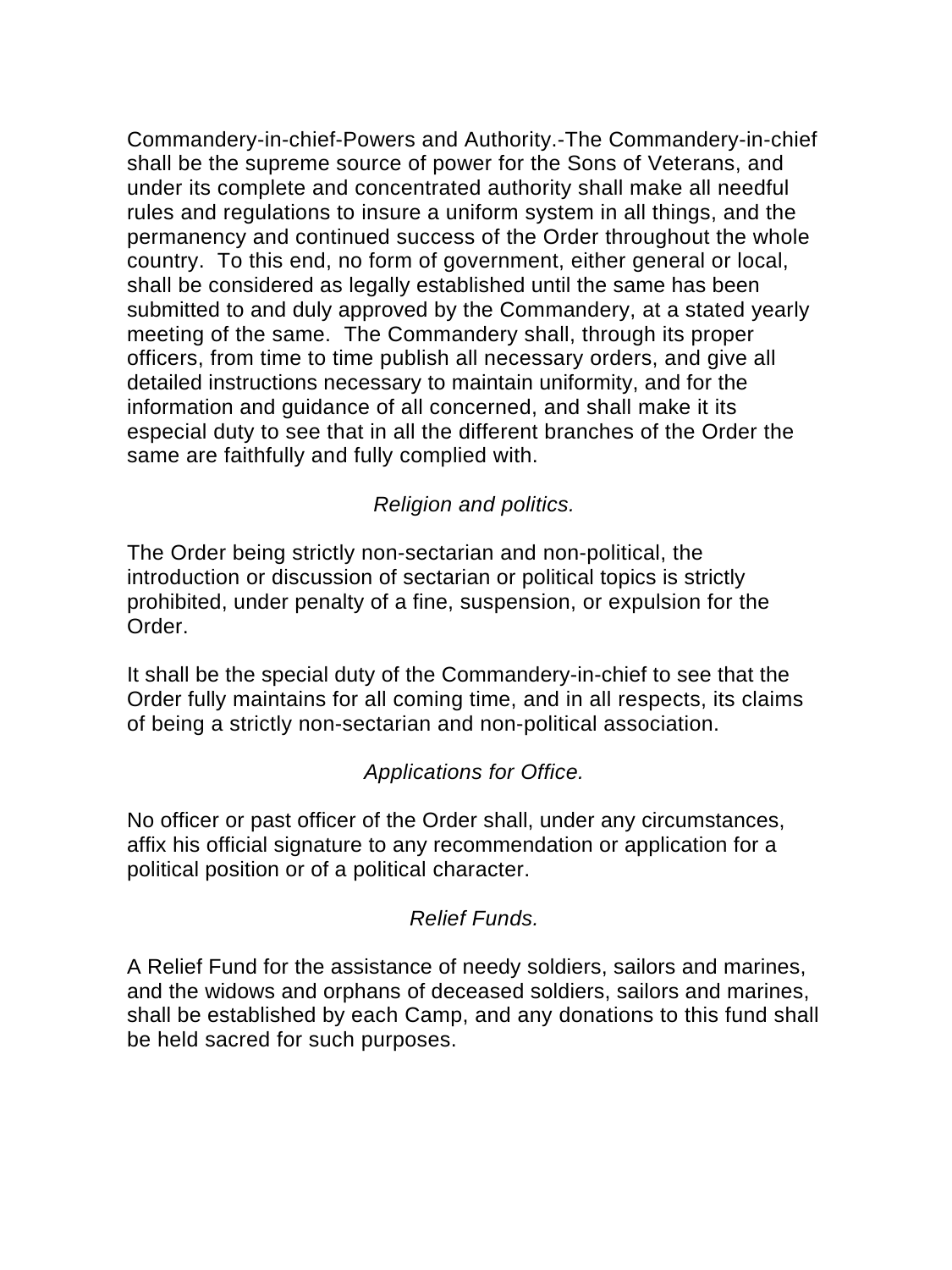# *Coat-of-arms.*

The following instructions for painting the coat-of –arms of the Order shall be strictly adhered to:

Shield-The field is white; two sabers crossed, points up, in proper colors, ensigned by a wreath of laurels, green; on a chief azure (heraldic blue cobalt); the rising sun, gold; in the disk the monogram S.V. in vermilion; on the white field. Arrange thirteen stars of five points, as in the cut, in vermilion.

Supporters-On the right, a soldier in fatigue uniform (without arms) of 1861-5, viz.: dark-blue blouse, light-blue pants, Zouave cap, cross and waist belts of brown leather. On the buckle the letters U.S. On the left a sailor-navy-blue shirt and pants, black silk necktie and regulation-cap.

Crest-An eagle (American) on rocks in proper colors.

The scroll containing the mottoes are white, shaded at the ends with crimson lake; letters black; the ornaments bordering the shield, and under the same, of gold; the flags, naval and military, with cannon and muskets, all in their proper places and colors.

*Seals.* 

The seals of the Commandery-in-chief, the several Grand Divisions and Divisions, of the Order, shall consist of the full coat-of-arms of the Order, surrounded, for the Commandery, with the words:-Grand division Sons of Veterans, United States of America; and for the several Divisions of the Order with the words:-Division Sons of Veterans, United States of America.

The Camp seals shall consist of the crest of the coat-of-arms, surrounded by thirteen stars, and under the roll shall appear, in Roman numerals, the year of the organization of the Order (to wit, 1881). The whole shall be surrounded with the words: Camp No.\_\_\_ Sons of Veterans- and the location, town, or city and State, shall be added to the same.

Official Motto, Etc. - The Latin motto, *"Gratia Dei Servatus,"* which appears on the Coat-of-arms of the Order, its Bronze Medal, etc.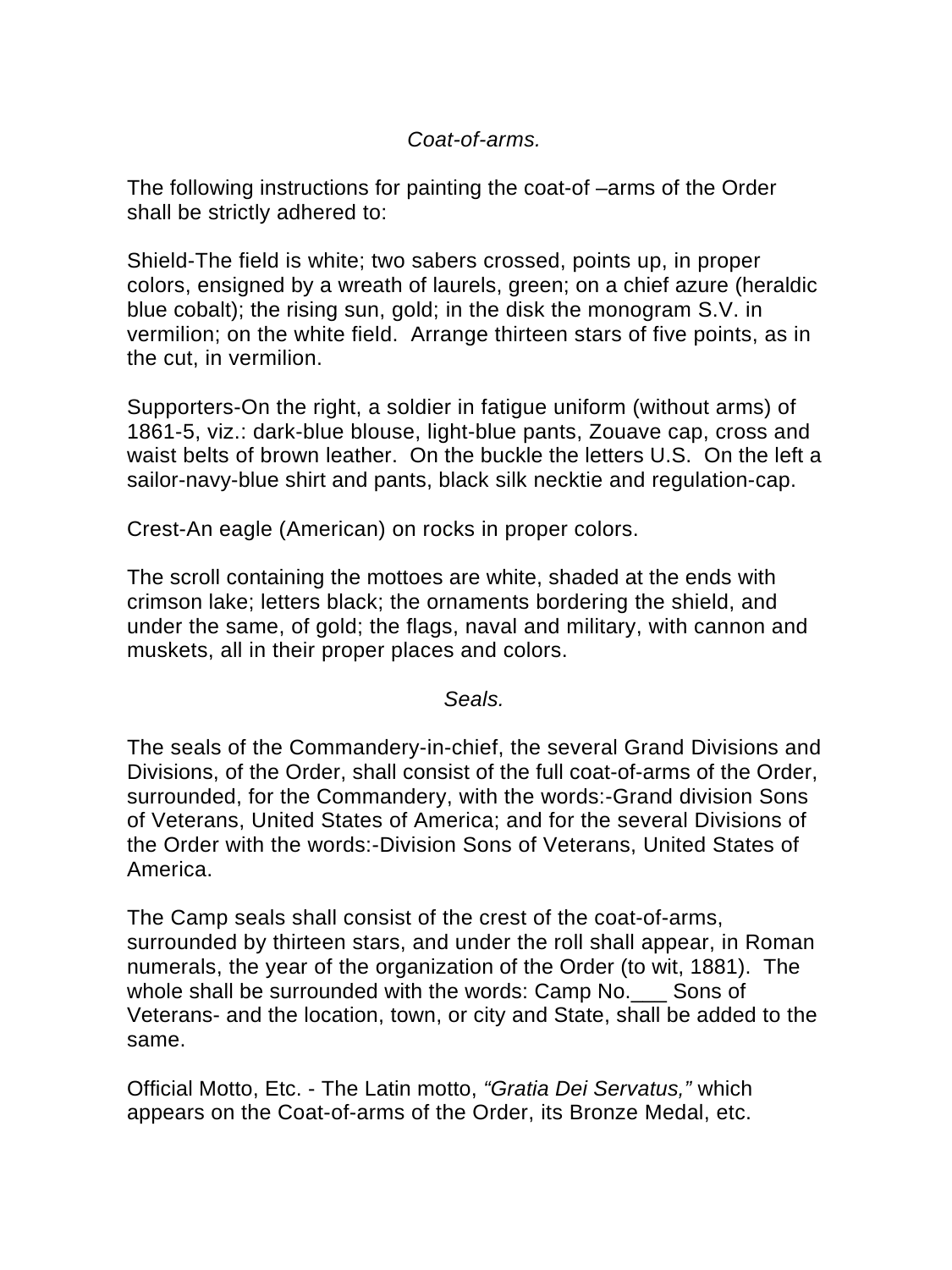reads, when translated into English, *"Preserved by the special favor of God."* 

The sentiment is so entirely appropriate, and it meets the requirements of the case so fully, that it was most cordially received from the start.

On the bar of the Medal or Badge of general membership in the Order, and above the eagle on the crest of the Coat-of-arms, appears in a scroll the Latin phrase, *"Filii Veteranorum,"* which is also expressed under the term, *"Son of a Veteran."* 

The Badge is constructed of fine bronze metal, and is pendent for the bronze bar by a tri-colored ribbon of red, white, and blue.

The coat-of-arms, including mottoes, and all of the foregoing, as well as the iron cross, buttonhole-decoration, and other decorative honors, and various ribbons of the Order, are all from suggestions and designs prepared by Comrade Davis, and the same were, after elaboration by Messrs. Bailey, Banks and Biddle, of Philadelphia, Pa., in due form legally adopted. They are all neat, compact in proportions and outline, and, in general appearance, are specially attractive and suitable to the want of the Order.

Camp Ceremonies.-The camp ceremonies are all simple and beautiful in form, as well as highly expressive and appropriate in their nature.

The hour of meeting having arrived, the commanding officer assumes his seat, the Camp bugler sounds the usual call, the drummer beats an appropriate air, and the officers and members take their respective stations. The commanding officer then satisfies himself that all present are entitled to remain. This being accomplished, the established opening prayer is rendered by the Chaplain, and the following hymn is sung:

> God bless our native land! Firm may she ever stand, Through storm and night. When the wild tempests rave, Ruler of wind and wave, Do thou our country save By thy great might!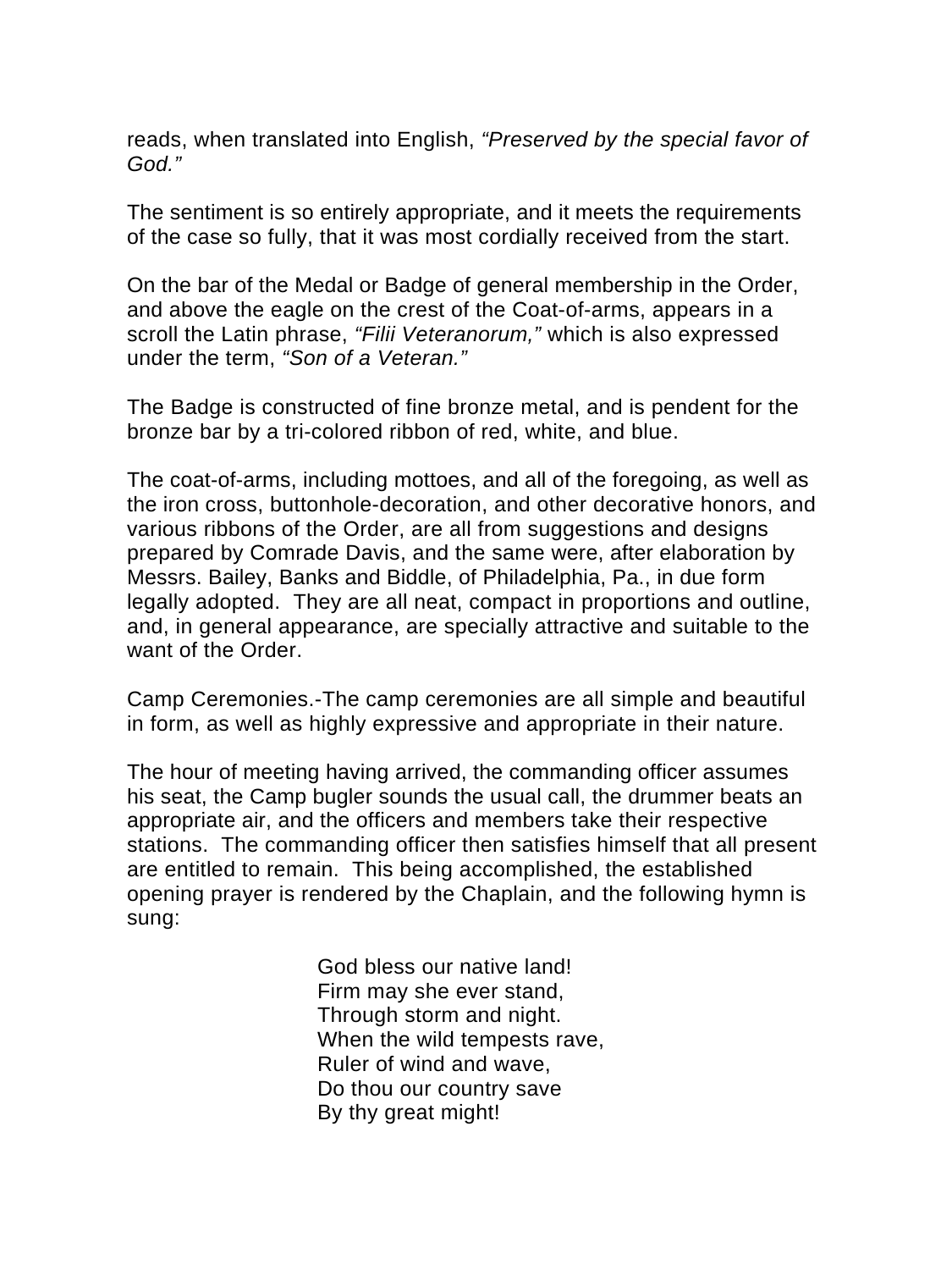Drums.-The drums then softly roll, and the commanding officer in due form declares the Camp open for the transaction of such business as may legally and properly come before it.

The regular order of business is then proceeded with. This having been gone through with, and the commanding officer having previously ascertained that no Brother has anything more to offer for the good of the Order, states that, "there being no further business to come before the Camp, we will proceed to close." The Chaplain then asks the blessings of God on the deliberations of the evening, the Doxology is sung, and the drums softly roll. The Commanding Officer then closes the Camp in due form, and the officers and members retire to their respective homes. The muster of recruits, the installation of officers, and other Camp ceremonies, are each and all marked by original and highly interesting features.

The reader will now have, in a general way, a very clear view of the Order, as it now exists. From all of the foregoing it must not be gathered that the course of the organization has been wholly one that has not been beset by obstacles, for such has not been the case. As the Order spread out from its central point, it soon developed and met with opposing elements and influences, who were both anxious and determined that their peculiar views and wishes should prevail. Fortunately, by prudent and judicious treatment and management, these and many other minor obstacles and difficulties have been most happily overcome, and harmony and unity of action to all practical intents is now substantially secured.

It has been suggested that we outline and picture the future of the Order. In approaching this subject, we do so with some hesitation. In all events of more than ordinary importance, and especially in those of the character in hand, it is difficult to look far ahead, and to define what time will bring forth. Various hopes have been indulged in, and various opinions have been expressed.

From one standard authority we quote as follows:

"Major A.P. Davis has builded wiser than he knew. The Sons of Veterans is destined to become the great military organization of this country, while at the same time its devotees, the American youth, will be permeated with that love of our country, that glory in its supremacy,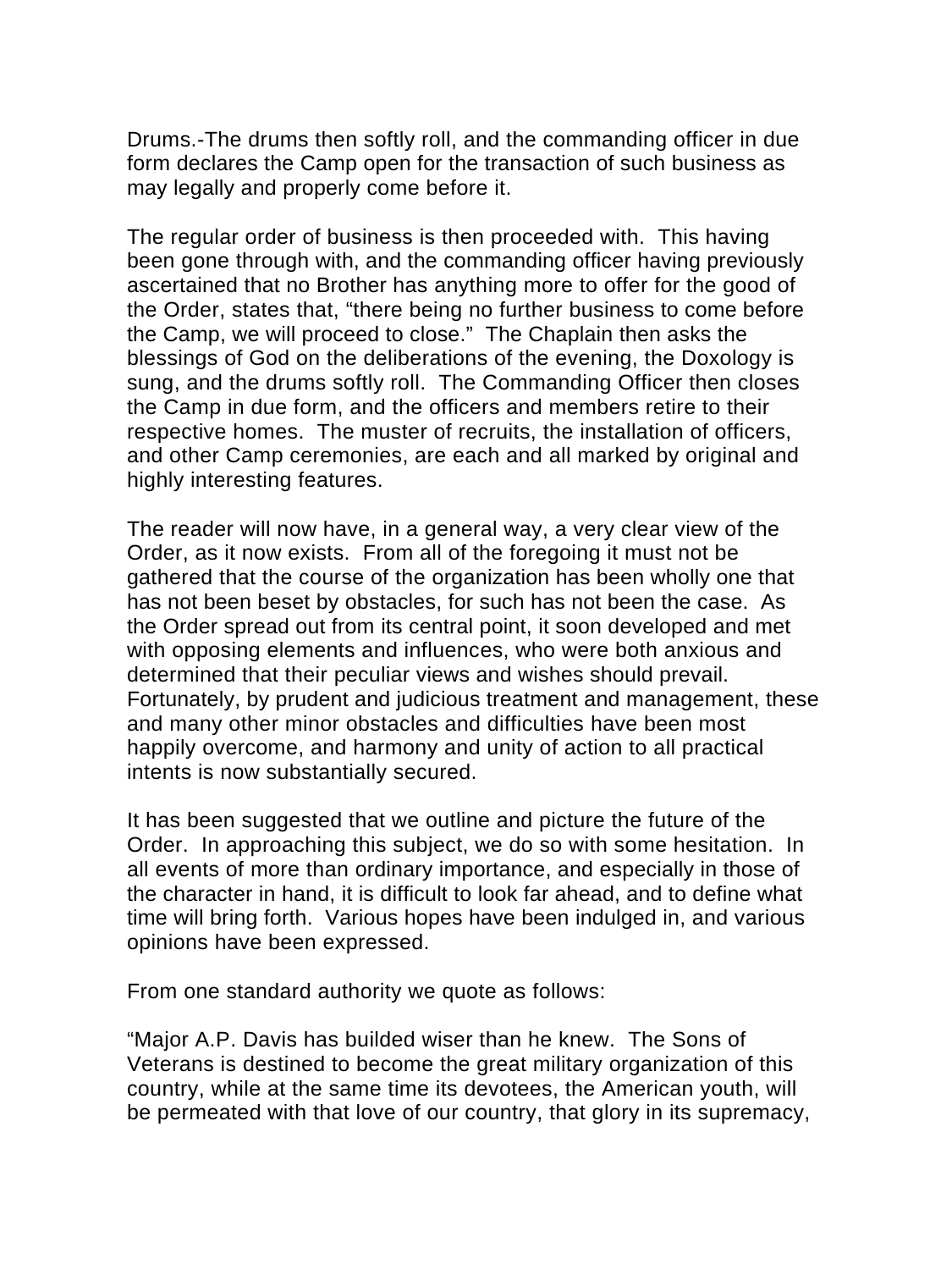that thrilling of the senses when its National hymns are sung, that none others not thus reared can know or feel. Through this organization the declining days of the Union veteran will be made pleasant, his record of service to his country preserved, his memory honored, patriotism promoted, while if the dire necessity of the Nation should demand, the Sons of Veterans, uniformed, drilled, and equipped, would come at once to her defense with the glory of their fathers surrounding them, each heart pulsating in unison with the rising and falling of the Nation's emblem; and who would be powerful to prevail against such a host!"

It may be that such will be the case, and that the Sons of Veterans will become the great military organization of the country. It may be that the dire necessity may arise in which they would feel obliged as an organization, and not as individuals, to resort to arms; and still such a conclusion was never reached in the minds of those who are entitled to so much respect and credit for their exertions to establish the Order on a firm, durable basis.

Not as a military organization, but as the great civil *military* society of the country, it is to be hoped, and it is believed, that the Sons of Veterans will long exist, possibly while the life of the nation lasts.

As such, and as a peaceful, unarmed association, they can work no harm, and can accomplish much for the common good.

It is not impossible that, in the dim future, and as the wheel of time turns around, there will, in a section of the country or another, be found those who, to suit the wishes of a faction or locality, or to advance their own personal ends, will attempt to ignore the legal authorities under which we live, and destroy our national compact.

In the event that such an unfortunate conclusion should be reached, may we not hope and believe the Sons of Veterans will, as a great nonpolitical and non-sectarian moral power and force, leavening and quickening the whole, rise up in their union and strength, and proclaiming a halt, say: *"Stop! No, you may do as you will. You may legislate as you can, but if you do aught toward blotting out from among the nations of the earth the Union our fathers risked life and limb to save, we will rally to its support, and save it from the Vandal hands of all who are raised against it and seek its destruction."*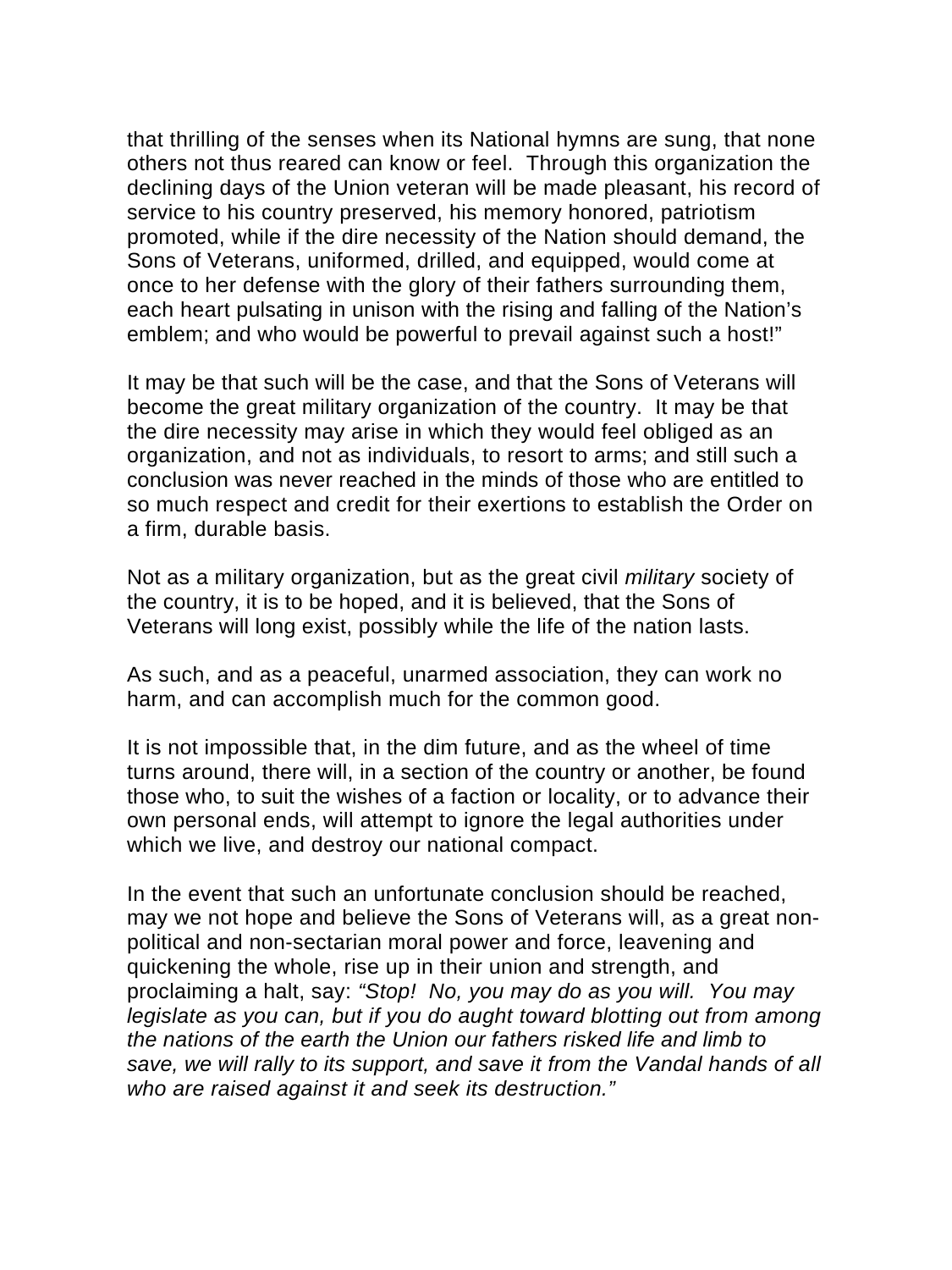Whatever may come in the future, the present is all bright and clear, and we are a happy, united people.

With their principles and objects constantly before them, the Sons of Veterans, with gathering numbers, will move forward and onward, performing with prudence and consideration the obligations which devolve upon them, and fulfilling the mission which the Ruler of all things has in His forethought and wisdom marked out for them.

Note:-The foregoing article traces the history of the Sons of veterans from their birth up to about January  $1<sup>st</sup>$ , 1884. Since then steady and, especially of late, rapid progress has been made, and at the present date (July  $1<sup>st</sup>$ , 1884) the Order has a membership in good standing of over 21,000. The First Grand Division was permanently organized by Comrade Bangs, of Maine, December 27<sup>th</sup>, 1883, at Manchester, N.H., and Frank H. Challis, of that city, was duly elected Commander. Comrade Ross, of Maryland, will permanently organize the Second Grand Division at Philadelphia, Pa., August 26<sup>th</sup>, and at that date he will retire as Provisional Commander. The Third Grand Division will be permanently organized by Commander Maskell at Chicago, Ill., July 8<sup>th</sup>, and a Son of a Veteran will then be elected to assume command. It is proposed to establish permanent organizations in the near future in the Fourth and fifth Grand Divisions, and action looking in this direction will be taken at the next meeting of the Commandery-in-chief, which is to be held in Philadelphia, Pa., August  $27<sup>th</sup>$ . The Order is now, to all practical intents and purposes in the hands of the young men who make up its membership, and at no period in its existence have the prospects been more bright and flattering.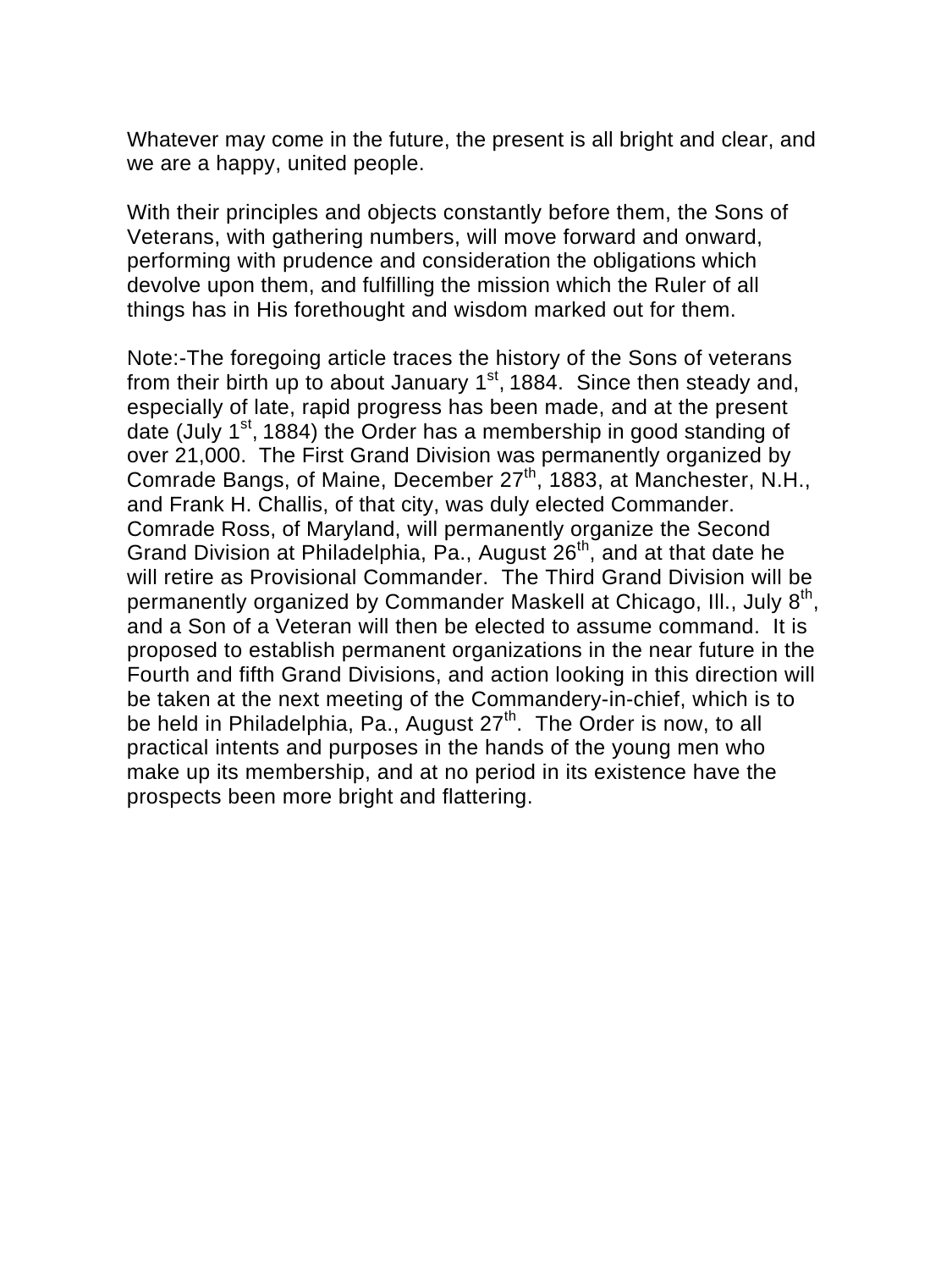







The Iron Cross **A.P. Davis** Frank Merrill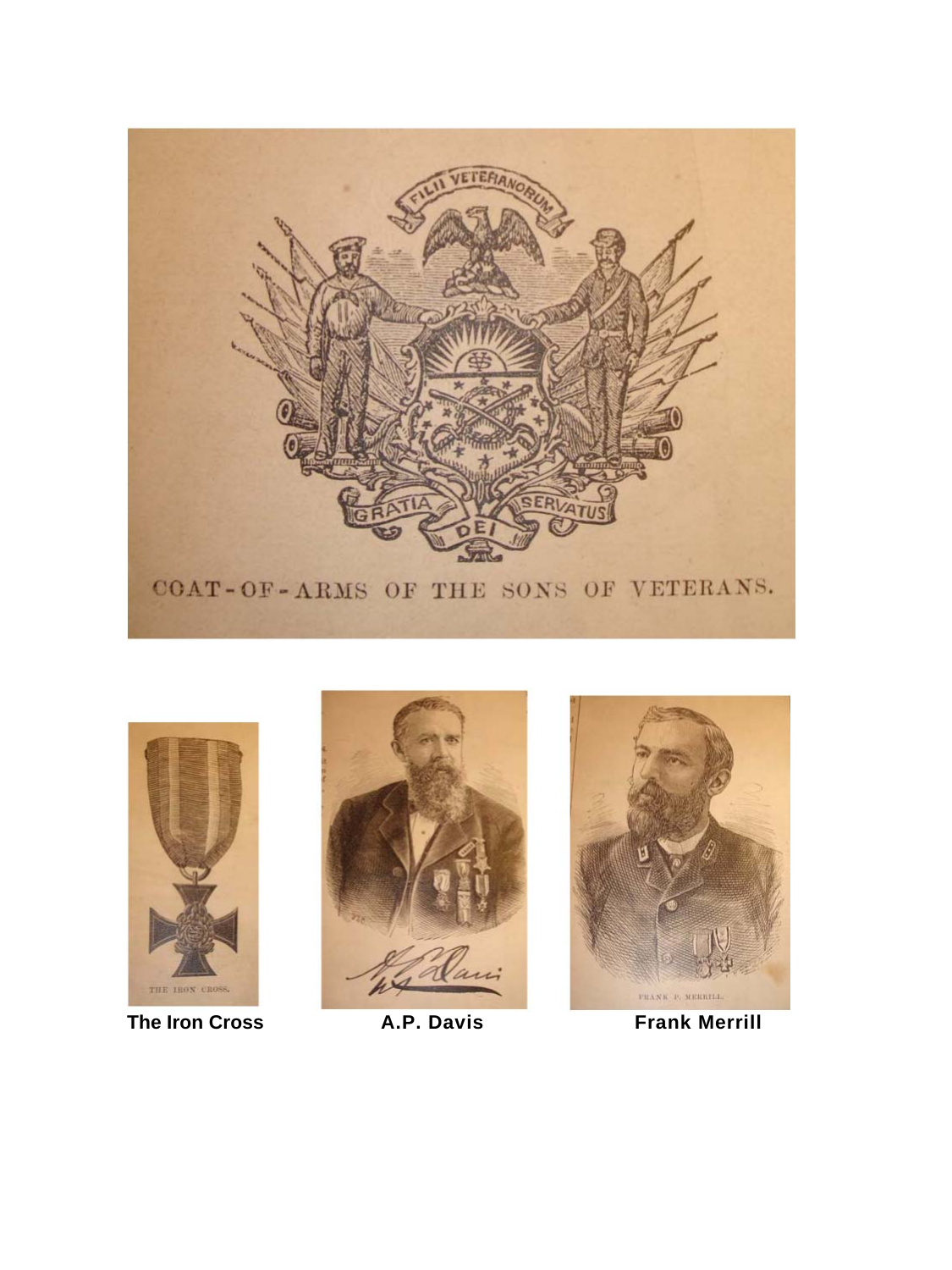





**The Gold Cross Badge of the Sons The Gold Star of Veterans** 

The Iron Cross is the highest decorative honor known in the Order, and the only persons entitled to wear it are the Past Commanders of its several branches, who have, by faithful service, as is duly defined, entitled themselves to the distinction. Each branch is designated by its peculiar ribbon attached to the Decoration. The Gold Cross and Gold Star are more intended as presentation decorations to be bestowed upon certain officers who may, *"by special adherence and devotion to the principles and objects of the Order, the exercise of particular discretion and vigilance in the discharge of their duties, coupled with long and faithful service in the Order, merit some special reward. "* The whole matter of wearing any and all of the decorative honors named is under a carefully arranged system in the hands of the proper legislative bodies of the Order, who pass upon and decide each individual case as it is duly presented to them.